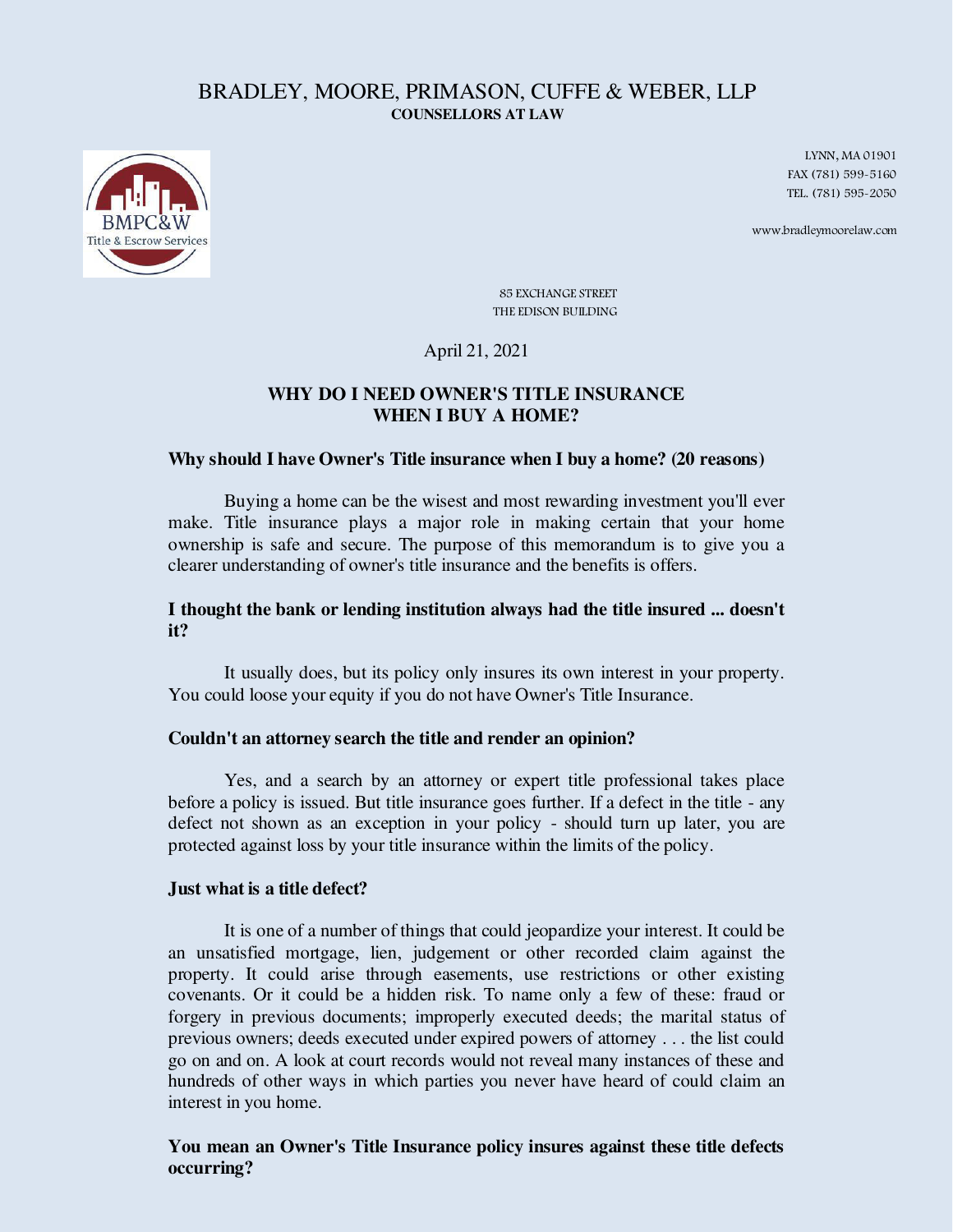No. But Owner's Title Insurance does eliminate the risk of loss to you through claims against the title as insured in your policy. The underwriter assumes all legal expenses involved in adjudicating claims attacking your title, within policy limits, even though they may occur through errors made in public records.

## **If I didn't have Owner's Title Insurance, how serious would a claim against my home be to me personally?**

 It could be very serious. It would mean you would have to withstand all the expenses involved with the defense of your rights, and could even result in complete loss of your equity if your defense proven unsuccessful.

## **Is Owner's Title Insurance as important to me as fire or property damage protection?**

 Emphatically yes. Loss from title deficiencies can be as great as, or even greater than fire or other damage.

## **If Owner's Title Insurance is so important and covers so much, isn't it expensive?**

 No. Owner's Title Insurance is one of the most inexpensive forms of insurance. Rates vary from region to region and depend on the amount of service required. But the premium is surprisingly low in relation to the cost of your home one of the most important purchases you will ever make.

#### **Do I pay only one premium?**

 Yes, and this modest premium insures your home for as long as you or your heirs have an interest in it. It's best to have your owner's policy issued at the time you take title to your property. This eliminates the need to pay for having the title search done a second time. So for a one time premium paid during the closing process, your title insurer assumes responsibility for ALL legal expenses to defend the title to your property.

doc\owntltex